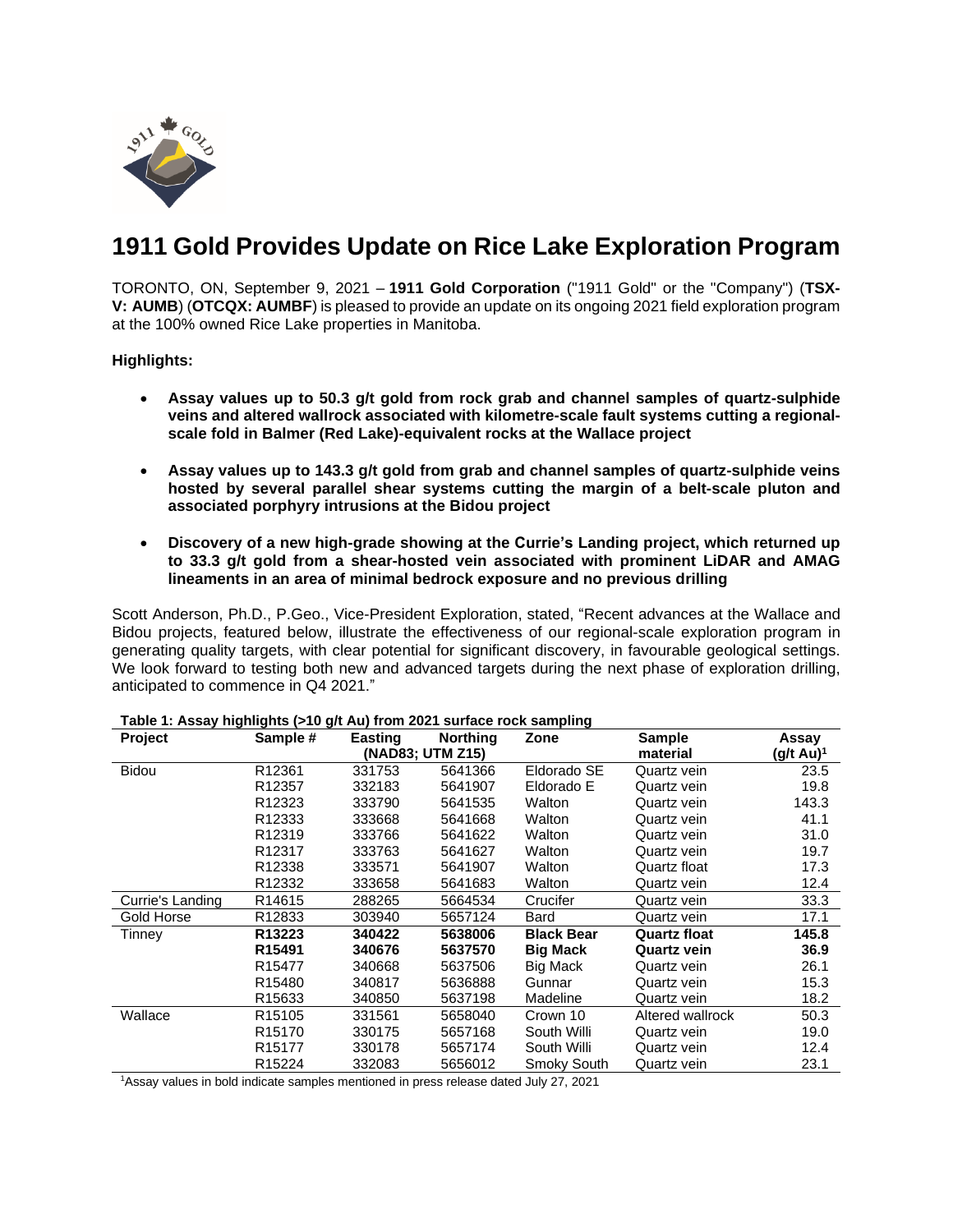#### **Wallace project**

Exploration during the 2021 program at Wallace (Figure 1) has focussed mainly on the highly prospective northwest portion of the project area. Surface rock sampling has returned numerous high-grade gold values from large-scale faults and shears that cut an intensely deformed and regionally-folded package of sedimentary rocks, komatiite and basalt flows, and iron formation, all of which are cut by gabbro, tonalite and quartz-feldspar porphyry intrusions. These rocks are equivalent in age to the prolific Balmer assemblage in the adjacent Red Lake greenstone belt, which contains the vast majority of the belt's gold endowment.



Figure 1: Location map for the Tinney, Bidou and Wallace projects, showing the distribution of gold assay results from surface rock sampling by 1911 Gold, with locations of Fig. 2 and Fig. 3 indicated.

The most prospective structures identified to date at Wallace are in the core of a regional-scale fold – a highly favourable setting for localizing gold-bearing fluids – and have only been tested by local shallow historical drilling; many have no record of previous drilling. Priority targets include the Hi-grade, Alec, Willi and Smoky vein systems (Figure 2; Table 1), each of which has returned multiple high-grade assays from surface sampling; outcrop stripping and detailed mapping and sampling are ongoing.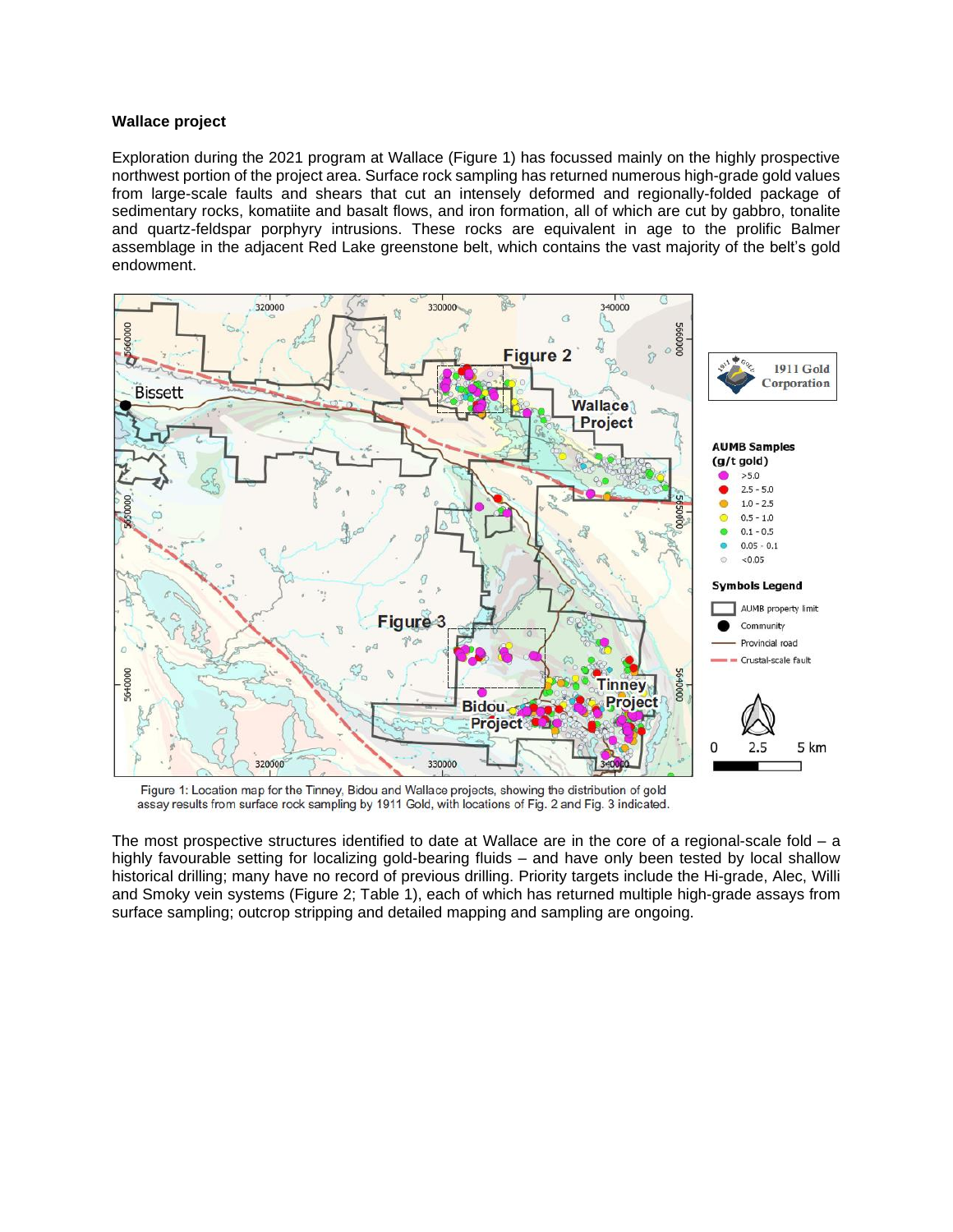

Figure 2: Detailed map of the northwest part of the Wallace project, showing the distribution of gold assay results from surface rock sampling by 1911 Gold, with named targets (LiDAR 'bare-earth' base with RTP-1VD AMAG dra

# **Bidou project**

Fieldwork in 2021 focused on expanding mapping and surficial geochemistry to better understand the scale of the mineral system identified at Bidou (Figure 1). Prospecting and detailed sampling in the northern part of the project, adjacent to the margin of the belt-scale Ross River pluton, returned numerous high-grade gold values from quartz-sulphide veins at the Eldorado, Eldorado East and Walton prospects, two of which are associated with shallow historical workings (Figure 3; Table 1).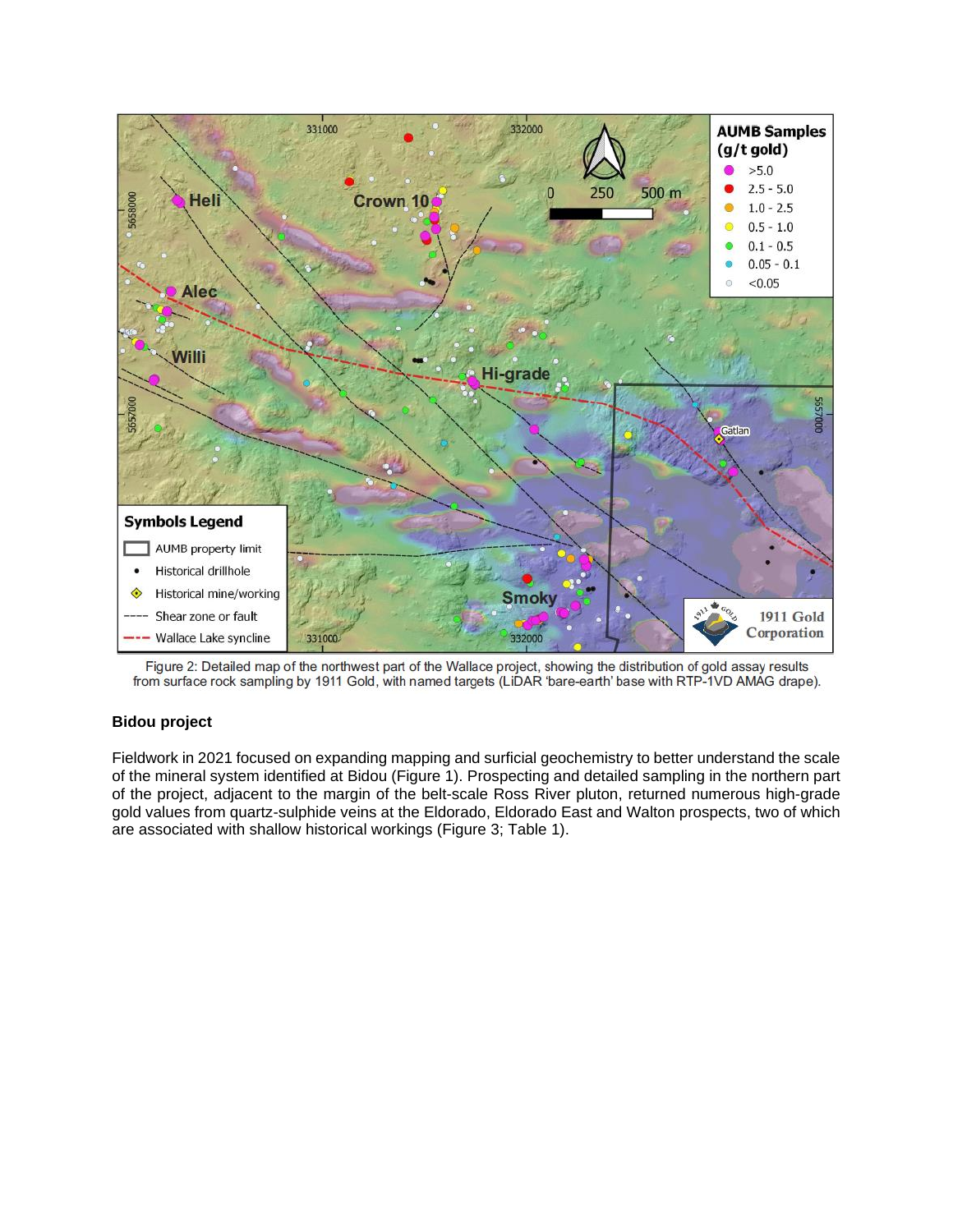

Figure 3: Detailed map for the northern part of the Bidou project, showing the distribution of gold assay results from surface rock sampling by 1911 Gold, with named intrusions and gold targets (LiDAR 'bare-earth' base with RTP-1VD AMAG drape).

Quartz-sulphide veins are hosted by a series of parallel shear zones that have been traced on surface for up to 650 metres along strike; exposure is typically lost under overburden to both the northwest and southeast along these structures. The shears are spatially associated with the marginal phase of the pluton, as well as a distinctive porphyry plug hosted by basalt flows and sedimentary rocks adjacent to the pluton contact. Together with the historical Central Manitoba mine, these high-grade showings define a corridor more than 5 kilometres in length through the northern part of the Bidou project area, the western parts of which have seen minimal previous work. Results of detailed mapping and sampling, together with recently completed surficial geochemistry will be used to define drill targets in this highly-prospective corridor.

## **Outlook**

The Company continues to process the large amount of new high-quality exploration data collected during the 2021 field exploration program, which prioritized the systematic acquisition of surficial geochemical data, with emphasis on areas of minimal bedrock exposure, as typically coincide with favourable stronglyaltered structures in the Rice Lake belt. The results of the field program will be integrated with proprietary and historical datasets to identify and prioritize targets for the next phase of exploration drilling, planned to include at least 10,000 metres, allocated roughly equally towards defined prospective structures with clear potential to host significant gold ounces based on previous 1911 Gold drilling, as well as several new targets generated from the field exploration program.

# **QA-QC Protocols**

Sample handling, preparation and analysis are monitored through the implementation of formal chain-ofcustody procedures and quality assurance-quality control (QA-QC) programs designed to follow industry best practices. Grab samples from surface exploration are assayed at the True North laboratory using industry-standard Pb-collection fire assay on 30 g aliquots with a gravimetric finish. Channel samples and coarse rejects from select grab samples are submitted to Activation Laboratories Ltd. (Actlabs) in Ancastor,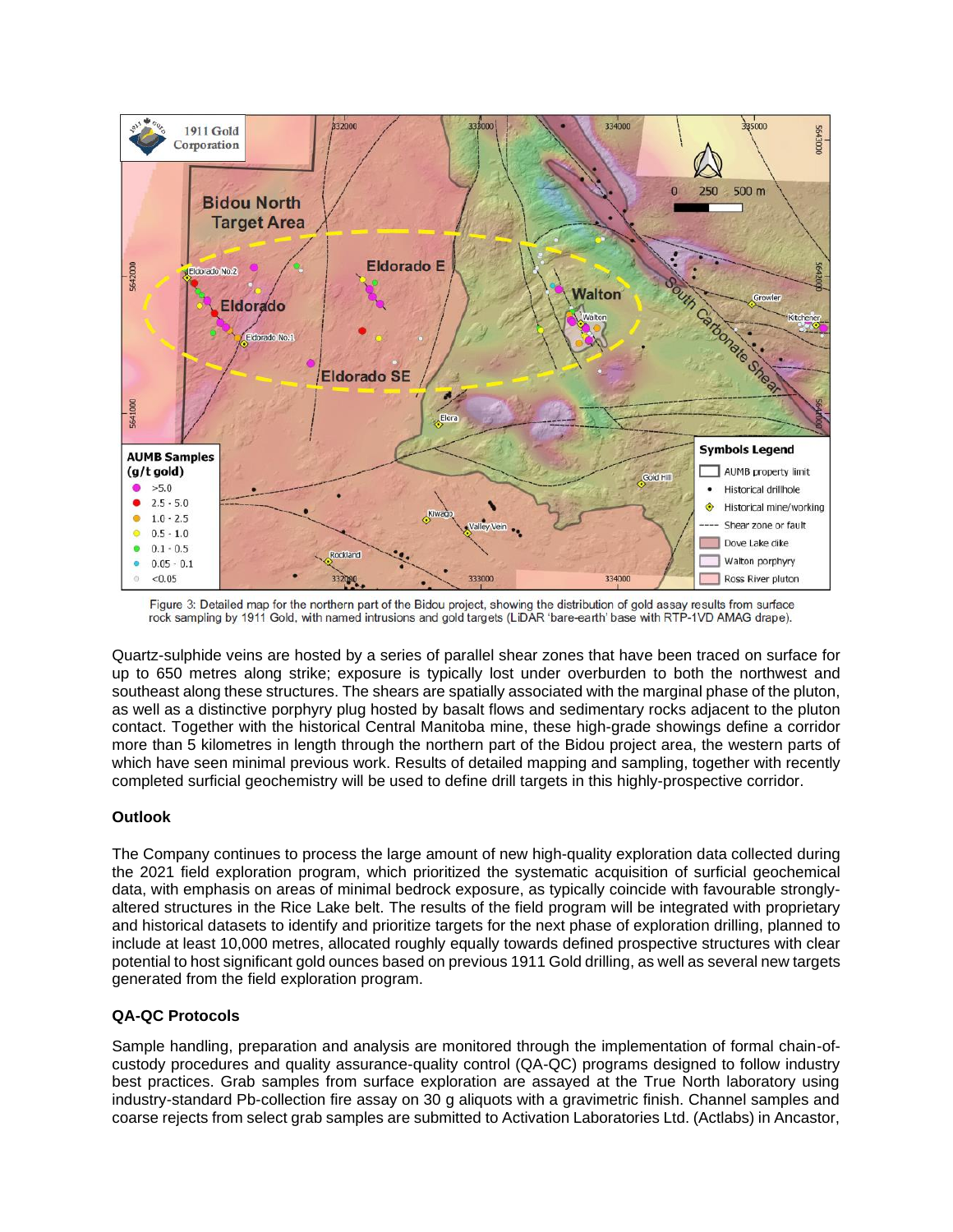Ontario, for preparation by crushing to 80% passing 2 millimetres, riffle splitting to obtain 250-gram aliquots, and pulverizing to 95% passing 106 microns; the pulverizer bowl is cleaned with sand after each sample. Pulps are analyzed by a 30-gram fire assay and AAS finish. Assays above 5 g/t Au are re-assayed with a gravimetric finish using a cut of the original pulp. Samples with visible gold are analyzed by metallic screen assay, with the weighted average of gold for the entire sample reported, based on fire assays of the screen oversize and undersize fractions. In addition to Actlabs' in-house QA-QC protocols, 1911 Gold inserts certified standards, non-certified blanks and field duplicates into the sample stream at regular intervals, such that QA-QC accounts for 10% of the total samples submitted. Blanks are also inserted after heavily mineralized or visible-gold–bearing samples. Results are routinely evaluated for accuracy, precision and contamination.

# **Qualified Person Statement**

Technical information in this news release has been reviewed and approved by Dr. Scott Anderson, Ph.D., P.Geo., the Company's Vice President, Exploration, and Qualified Person as defined by Canadian National Instrument 43-101 – Standards of Disclosure for Mineral Projects.

# **About 1911 Gold Corporation**

1911 Gold is a junior explorer that holds a highly prospective, consolidated land package totalling more than 58,000 hectares within and adjacent to the Archean Rice Lake greenstone belt in Manitoba, and also owns the True North mine and mill complex at Bissett, Manitoba, where it is reprocessing historic tailings on a seasonal basis. 1911 Gold believes its land package is a prime exploration opportunity, with potential to develop a mining district centred on the True North complex. The Company also owns the Apex project near Snow Lake, Manitoba and the Tully and Denton-Keefer projects near Timmins, Ontario, and intends to focus on both organic growth opportunities and accretive acquisition opportunities in North America.

1911 Gold's True North complex and exploration land package are located within the traditional territory of the Hollow Water First Nation, signatory to Treaty No. 5 (1875-76). 1911 Gold looks forward to maintaining open, co-operative and respectful communication with the Hollow Water First Nation, and all local stakeholders, in order to build mutually beneficial working relationships.

## ON BEHALF OF THE BOARD OF DIRECTORS

Ron Clayton President and CEO

## **For further information, please contact:**

Shaun Heinrichs Chief Financial Officer (604) 674-1293 [sheinrichs@1911gold.com](mailto:sheinrichs@1911gold.com)

## **CAUTIONARY STATEMENT REGARDING FORWARD-LOOKING INFORMATION**

This news release may contain forward-looking statements. Often, but not always, forward-looking statements can be identified by the use of words such as "plans", "expects" or "does not expect", "is expected", "budget", "scheduled", "estimates", "forecasts", "intends", "anticipates" or "does not anticipate", or "believes", or describes a "goal", or variation of such words and phrases or state that certain actions, events or results "may", "could", "would", "might" or "will" be taken, occur or be achieved.

All forward-looking statements reflect the Company's beliefs and assumptions based on information available at the time the statements were made. Actual results or events may differ from those predicted in these forward-looking statements. All of the Company's forward-looking statements are qualified by the assumptions that are stated or inherent in such forward-looking statements, including the assumptions